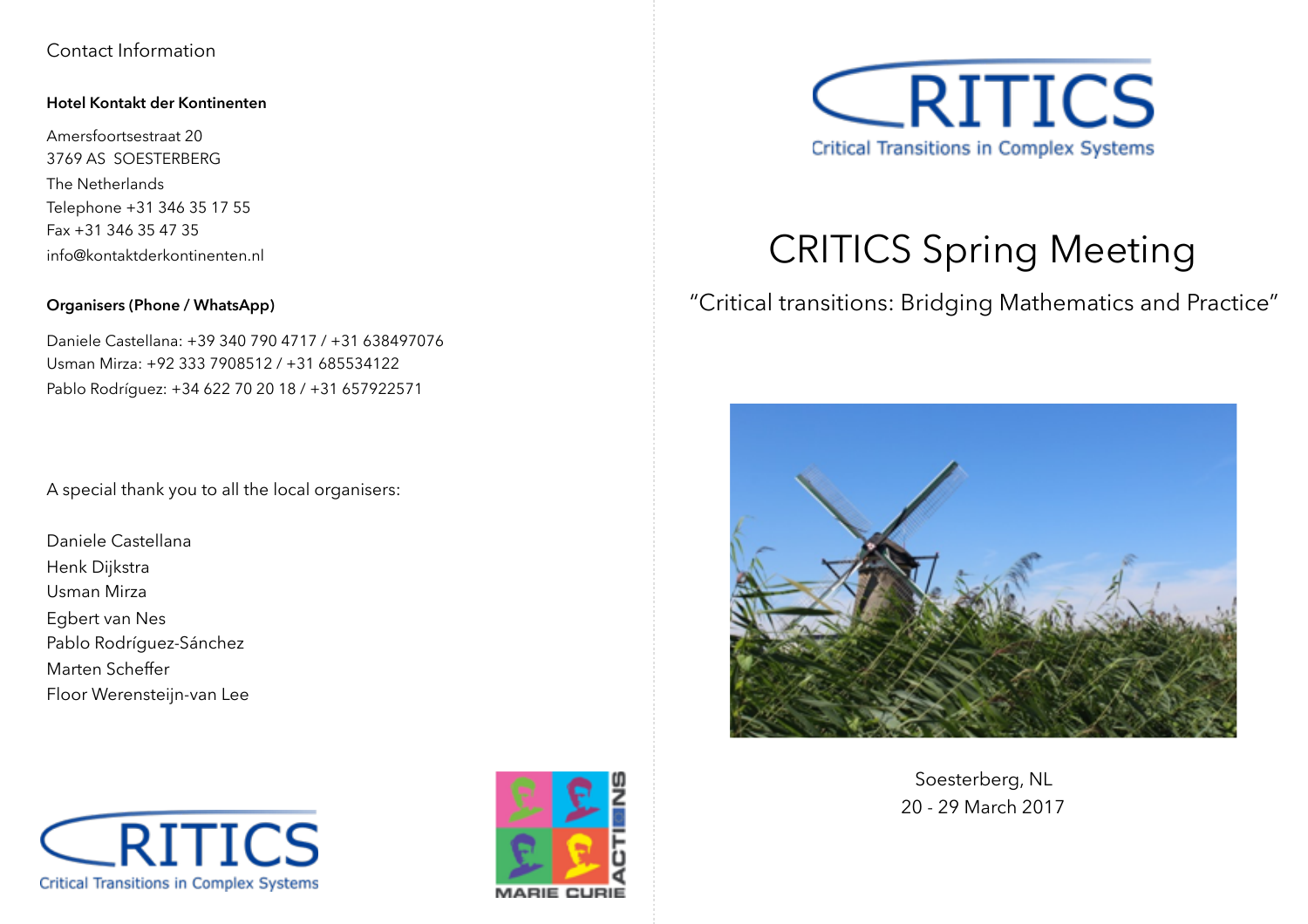| 20/3            | <b>Monday</b>       |             |
|-----------------|---------------------|-------------|
| $8.00 - 9.00$   | <b>Breakfast</b>    |             |
| $9.00 - 10.00$  | Lecture - Ice cores | M. Crucifix |
| $10.00 - 10.15$ | <b>Coffee break</b> |             |
| $10.15 - 12.30$ | Lecture - Ice cores | M. Crucifix |
| $12.30 - 14.15$ | Lunch               |             |
| $14.15 - 16.00$ | Lecture - Ice cores | M. Crucifix |
| $16.00 - 16.30$ | <b>Coffee break</b> |             |
| $16.30 - 18.00$ | Lecture - Ice cores | M. Crucifix |
| 18.00 - 19.00   | Free time           |             |
| 19.00           | <b>Dinner</b>       |             |

| 28/3            | <b>Tuesday</b>                 |                                       |
|-----------------|--------------------------------|---------------------------------------|
| $8.00 - 9.00$   | <b>Breakfast</b>               |                                       |
| $9.00 - 10.00$  | <b>CRITICS</b> student talks   | F. Remo, C. Quinn                     |
| $10.00 - 10.15$ | <b>Coffee break</b>            |                                       |
| $10.15 - 11.15$ | <b>CRITICS student talks</b>   | U. Mirza, K. Wu                       |
| $11.15 - 12.15$ | <b>Seminar: Mixing Spectra</b> | A. Tantet                             |
| $12.15 - 13.30$ | Lunch                          |                                       |
| 13.30 - 15.00   | <b>CRITICS student talks</b>   | I. Longo, P. Rodriguez, J. Lohmann    |
| $15.00 - 15.30$ | <b>Coffee break</b>            |                                       |
| 15.30 - 17.00   | <b>CRITICS student talks</b>   | D. Castellana, S. Bakrani, C. Pangerl |
| $17.00 - 17.15$ | <b>Coffee break</b>            |                                       |
| $17.15 - 18.15$ | <b>CRITICS</b> student talks   | C. Xie, D. Smug                       |
| $18.15 - 19.00$ | Free time                      |                                       |
| 19.00           | <b>Dinner</b>                  |                                       |

| 29/3            | Wednesday                      |                      |
|-----------------|--------------------------------|----------------------|
| $8.00 - 9.00$   | <b>Breakfast</b>               |                      |
| $9.00 - 10.00$  | <b>CRITICS</b> student talks   | M. Ndour, K. Timperi |
| $10.00 - 10.15$ | <b>Coffee break</b>            |                      |
| $10.15 - 11.15$ | <b>CRITICS</b> student talks   | K. Nyman, M. Hartl   |
| $11.15 - 12.15$ | <b>Seminar: Mixing Spectra</b> | A. Tantet            |
| $12.15 - 13.30$ | Lunch                          |                      |
| 13.30           | Departure                      |                      |

| 21/3            | Tuesday             |             |
|-----------------|---------------------|-------------|
| $8.00 - 9.00$   | <b>Breakfast</b>    |             |
| $9.00 - 10.00$  | Lecture - Ice cores | M. Crucifix |
| $10.00 - 10.15$ | <b>Coffee break</b> |             |
| $10.15 - 12.30$ | Lecture - Ice cores | M. Crucifix |
| $12.30 - 14.15$ | Lunch               |             |
| 14.15 - 16.00   | Lecture - Ecology   | E. v. Nes   |
| $16.00 - 16.30$ | <b>Coffee break</b> |             |
| 16.30 - 18.00   | <b>Discussion</b>   | M. Scheffer |
| 18.00 - 19.00   | Free time           |             |
| 19.00           | <b>Dinner</b>       |             |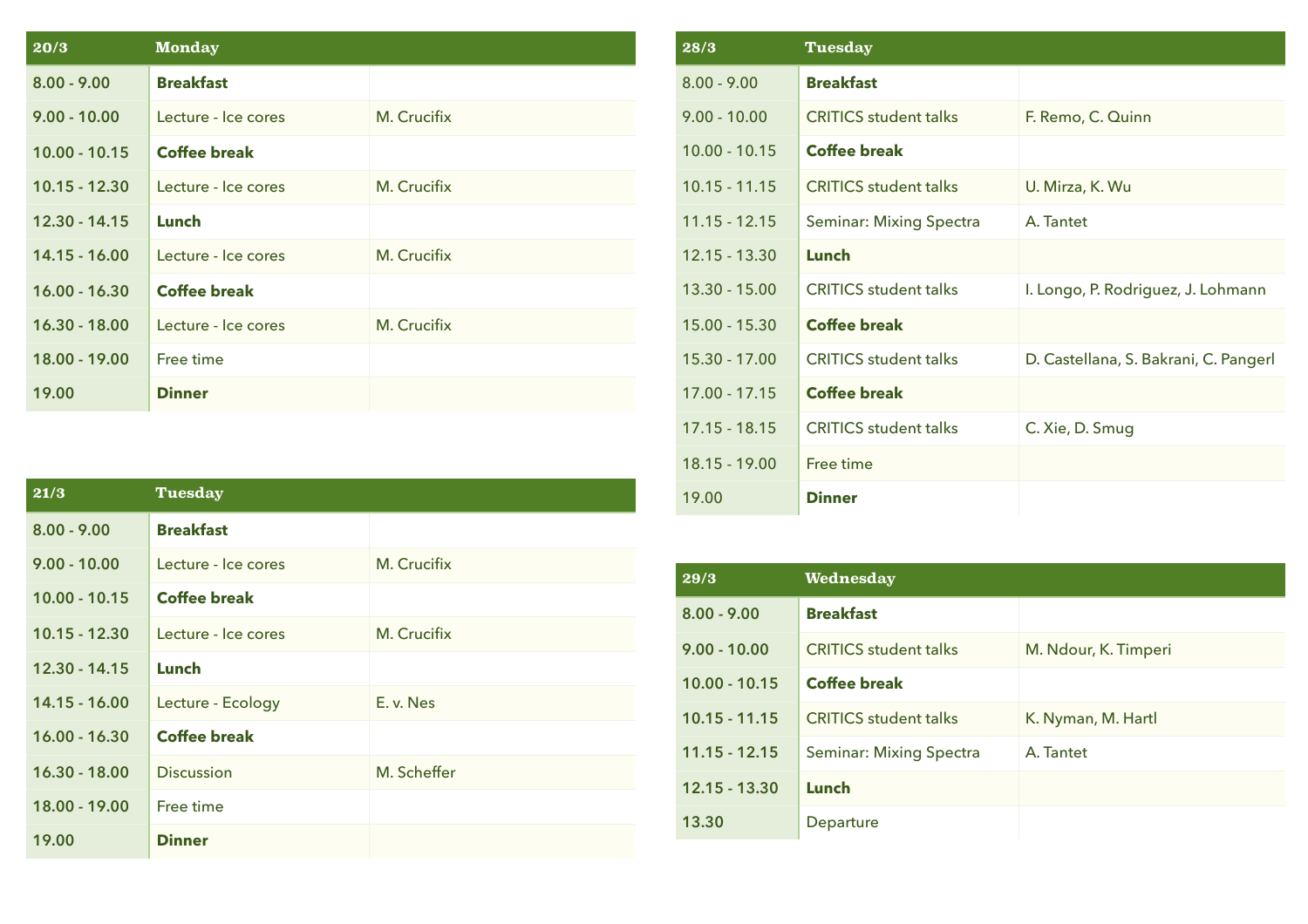## **Mid-Term Review Meeting**

| 27/3            | <b>Monday</b>                                 |                                                       |
|-----------------|-----------------------------------------------|-------------------------------------------------------|
| $8.00 - 9.30$   | <b>Breakfast</b>                              |                                                       |
| $9.30 - 10.00$  | <b>Coffee and Tea</b>                         |                                                       |
| $10.00 - 10.15$ | Introduction                                  | REA Project Officer (PO), Project<br>Coordinator (PC) |
| $10.15 - 10.45$ | Tour de table                                 | Presentations of CRITICS research<br>teams            |
| $10.45 - 11.45$ | Coordinators report                           |                                                       |
| 11.45 - 12.00   | <b>Coffee break</b>                           |                                                       |
| 12.00 - 13.10   | <b>ESR</b> presentations - session I          |                                                       |
| 13.10 - 14.15   | Lunch                                         |                                                       |
| 14.15 - 14.45   | <b>Meeting</b>                                | PO and session I ESRs                                 |
| 14.45 - 16.10   | <b>ESR</b> presentations - session II         |                                                       |
| $16.10 - 16.25$ | <b>Tea break</b>                              |                                                       |
| $16.25 - 17.00$ | <b>Meeting</b>                                | PO and session II ESRs                                |
| 17.00 - 17.30   | <b>Meeting</b>                                | PO, PC, partners, financial<br>managers               |
| 17.30 - 19.00   | <b>Feedback and Open</b><br><b>Discussion</b> |                                                       |
| 19.00           | <b>Dinner</b>                                 |                                                       |

| 22/3            | Wednesday                              |           |
|-----------------|----------------------------------------|-----------|
| $8.00 - 9.00$   | <b>Breakfast</b>                       |           |
| $9.00 - 10.00$  | Lecture - Ecology                      | E. v. Nes |
| $10.00 - 10.15$ | <b>Coffee break</b>                    |           |
| $10.15 - 12.30$ | Lecture - Ecology                      | E. v. Nes |
| $12.30 - 14.15$ | Lunch                                  |           |
| 14.15 - 19.00   | <b>Excursion around</b><br>Soesterberg |           |
| 19.00           | <b>Dinner</b>                          |           |